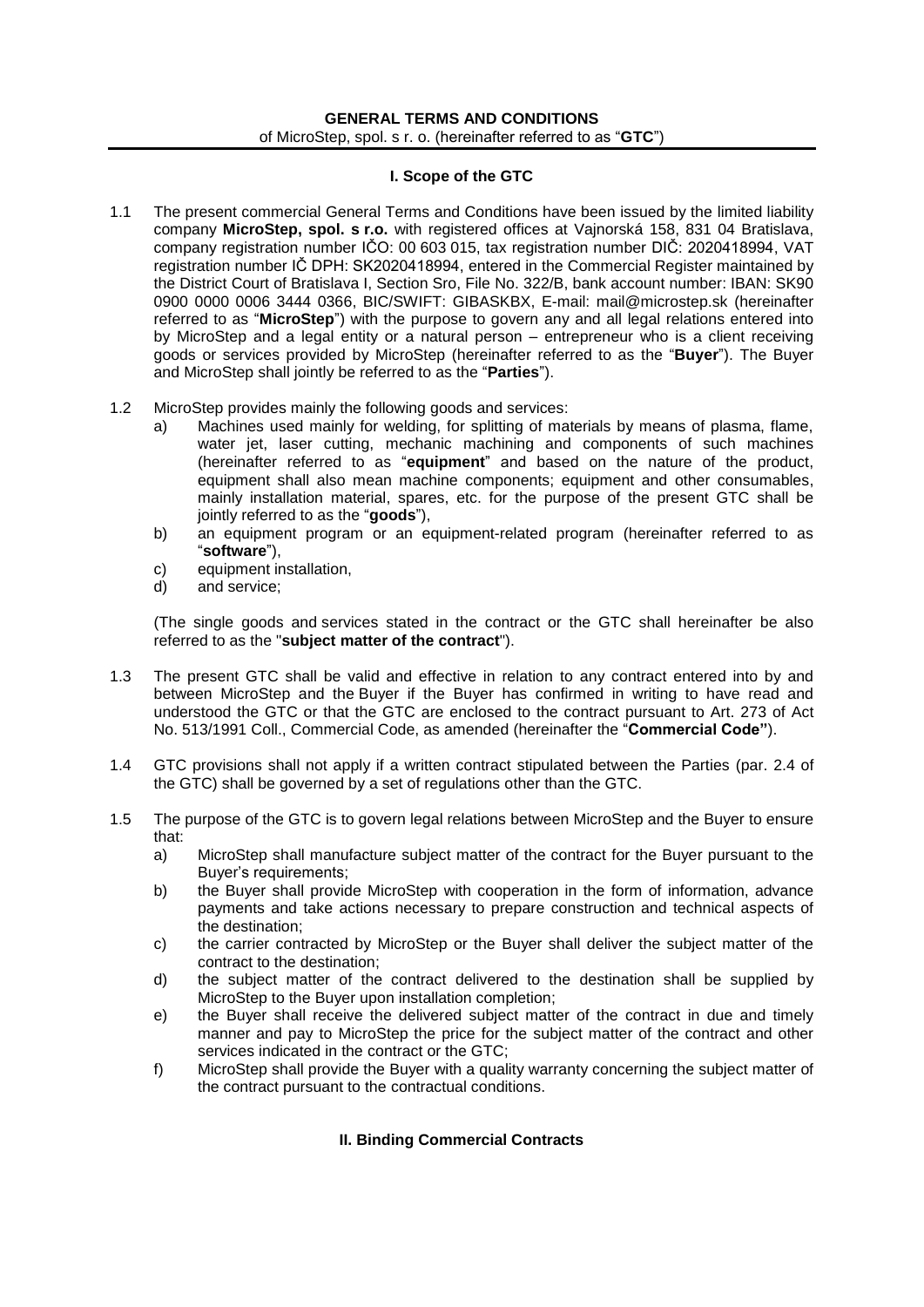- 2.1 MicroStep and the Buyer shall be obliged to define the following in their pre-contractual negotiations:
	- a) the subject matter of the contract, i.e. the type of goods and/or services to be provided under par. 1.2 of the GTC;
	- b) exact technical and performance parameters of the goods and/or services;
	- c) exact destination and/or place of installation of the goods (hereinafter "**destination**");
	- d) exact technical specification of the destination;
	- e) the type and parameters of inputs and media necessary for correct operation of the goods in the expected extent;
	- f) price offer for the goods/services, payment maturity of the price for the goods/services, advance payment amount, amount and maturity of the single installments of the price for the goods/services, security of the payment of the price for the goods/services;
	- g) term of delivery of the goods to the Buyer, or the method of determining the term of delivery;
	- h) conditions of the Buyer's necessary cooperation;
	- i) which contractual Party will be procuring and paying the carriage, insurance of the goods and any additional cost;
	- j) carriage terms and conditions including insurance of the goods, MicroStep's operation that is the point of dispatch of the goods, the expected date of carriage and packaging of the goods.
- 2.2 Based on the outcome of the pre-contractual negotiations MicroStep shall send to the Buyer **a draft contract** including mainly the facts under par. 2.1 hereof.
- 2.3 The Buyer shall be obliged to send back to MicroStep two (2) counterparts of the draft contract (order) that consists in the template contract (par. 2.2 hereof) duly signed by the Buyer's authorized representatives with their signatures authenticated by notary public.
- 2.4 The contract entered into by and between MicroStep and the Buyer (hereinafter referred to as the "**contract**") shall become effective when the order is accepted by MicroStep. MicroStep shall send one (1) counterpart of the signed contract back to the Buyer.
- 2.5 The contract shall replace any and all previous arrangements by and between MicroStep and the Buyer in an extent governed by the contract.
- 2.6 Unless expressly stated otherwise in the GTC, the contract may be amended only in the form of written amendments.

#### **III. Price for the Goods, Payment Terms, Security**

- 3.1 Unless expressly agreed otherwise in the contract, the price shall not include the cost of carriage or special packaging of the goods or any other additional cost. The price shall be agreed in Euros as the currency.
- 3.2 MicroStep is authorized to change the price if during the implementation of the contract there is a change in the technical or technological solution compared to the original solution or in case of an amendment of the generally binding legal provisions having an effect on the price. MicroStep shall be obliged to inform the Buyer of such a change or a potential change without undue delay. Should the price increase by more than 10% of the original price, the Buyer shall be entitled to withdraw from the contract. In case of any change of the subject matter of the contract required by the Buyer and approved by MicroStep, MicroStep is entitled to increase the price of the subject matter of the contract in accordance with its current price list and the Byuer is not entitled to the right of withdrawal from the contract.
- 3.3 Maturity of the Buyer's pecuniary obligations shall be thirdy (30) days starting on the date of the event that gives rise to the Buyer's obligation to meet a pecuniary obligation.
- 3.4 MicroStep shall be entitled to partial settlements and partial instalments. If only a part of the subject matter of the contract has been implemented that shall enable the Buyer to use the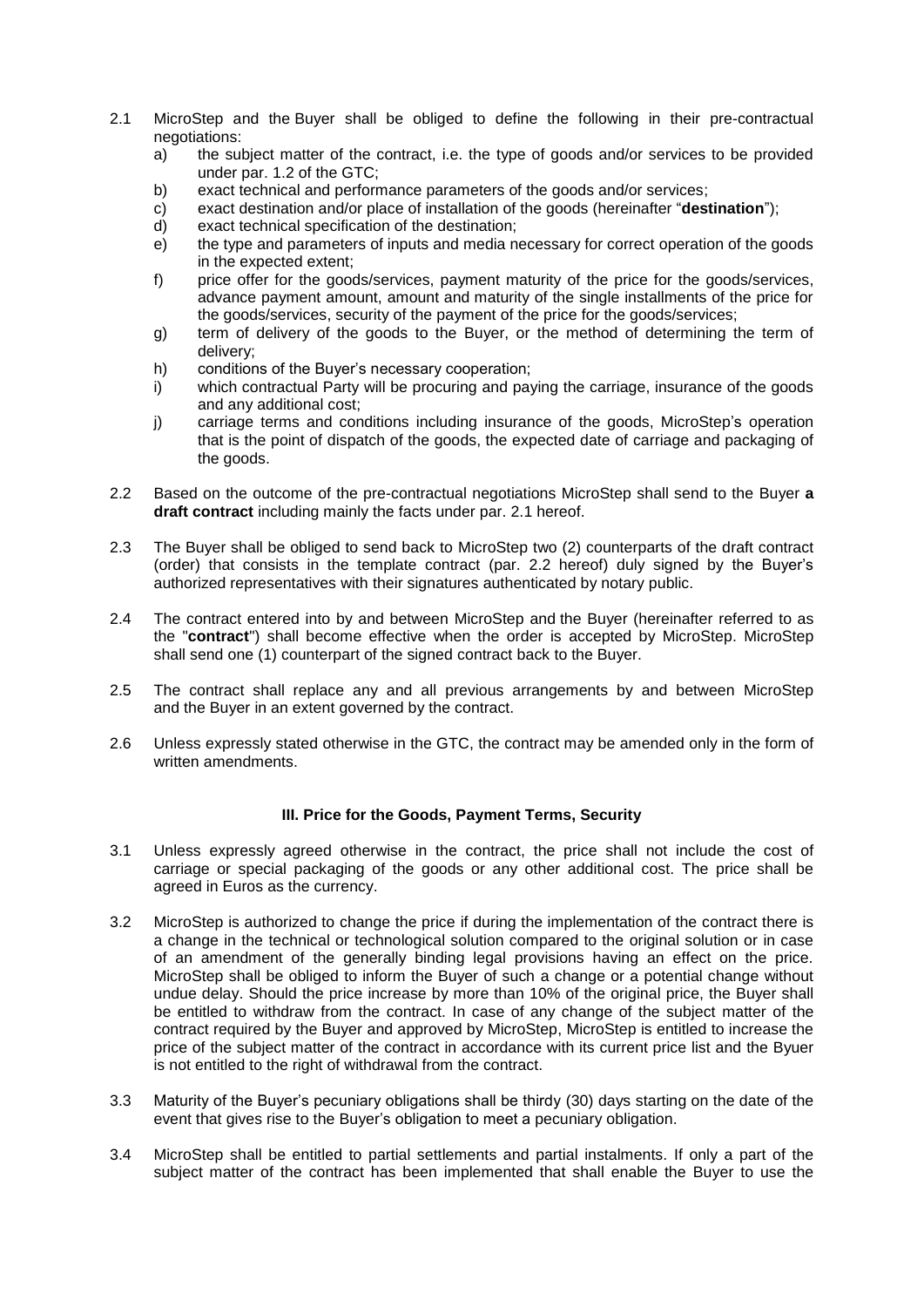basic features of the subject matter of the contract, the Buyer shall be obliged to pay the price for the delivered part of the subject matter of the contract.

- 3.5 The Buyer's payment shall be settled on the date of crediting the amount to MicroStep's bank account indicated in the contract. If there is no bank account indicated in the contract, the Buyer shall be obliged to use MicroStep's bank account indicated in par. 1.1 of the GTC.
- 3.6 The Buyer shall not be authorized to set off any of its pecuniary claims against MicroStep's pecuniary claims by a unilateral legal act.
- 3.7 Should the Buyer default on the payment, MicroStep shall be entitled to claim from the Buyer a contractual penalty of 0.05% of the default amount for each day of delay.
- 3.8 In order to ensure due and timely meeting of the Buyer's obligation to pay the price of the subject matter of the contract and/or a part thereof, MicroStep shall usually ask the Buyer to establish a letter of credit, bank guarantee or another similarly effective legal instrument (hereinafter referred to as "**security**"). Security form and terms shall be defined in the contract.
- 3.9 Should the Buyer fail to meet the agreed security terms in a due and timely manner or should the security scope and quality decrease during the time period until the Buyer shall acquire property rights to the subject matter of the contract, MicroStep shall be authorized to:
	- a) discontinue meeting all its contractual obligations and statutory duties without being in delay and without being liable for damages towards the Buyer; and at the same time
	- b) demand additional security from the Buyer;
	- c) withdraw from the contract.
- 3.10 When selling taxable goods/services to the Buyer, MicroStep shall be obliged to issue to the Buyer an invoice meeting all statutory requirements.
- 3.11 Any prices and calculations stated in the communication between the Parties or in the GTC are without VAT, unless expressly stated otherwise. VAT shall be added always pursuant to applicable law at the time of invoice issuance.
- 3.12 The Buyer undertakes to notify MicroStep immediately and in writing of any changes of its tax registration (VAT number) and/or changes concerning its VAT status (VAT payer or non-payer).

## **IV. Packaging, Transport, Transfer of Risk, Delivery of the Goods**

- 4.1 MicroStep shall be obliged to provide:
	- a) packaging and preparation of the goods for transport;
	- b) submitting of the goods to nominated carrier;
	- c) installing the goods at the place of destination;
	- d) if specifically stated in the contract, provide training to the Buyer's staff.
- 4.2 MicroStep shall be obliged to ensure packaging of the goods that is customary and suitable for the agreed type of transport of the goods.
- 4.3 The packaging is non-returnable and the cost in relation to disposal or recycling of goods packaging, securing and protection during transport shall be borne by the Buyer.
- 4.4 Upon **goods purchase,** MicroStep shall be obliged to:
	- a) where applicable, obtain any **export license** or other official authorization, pay all duties, taxes and other charges due **in export** and carry out all customs formalities necessary for the exportation of the goods;
	- b) unless the Buyer provides different istructions in timely manner, MicroStep shall enter into a contract of carriage regarding the goods at the risk and expense of the Buyer;
	- c) provide the Buyer with the information necessary for the Buyer to get insurance coverage for the goods. MicroStep shall not be obliged to insure the goods;
	- d) if **MicroStep is obliged to procure carriage**, deliver the goods to the Buyer;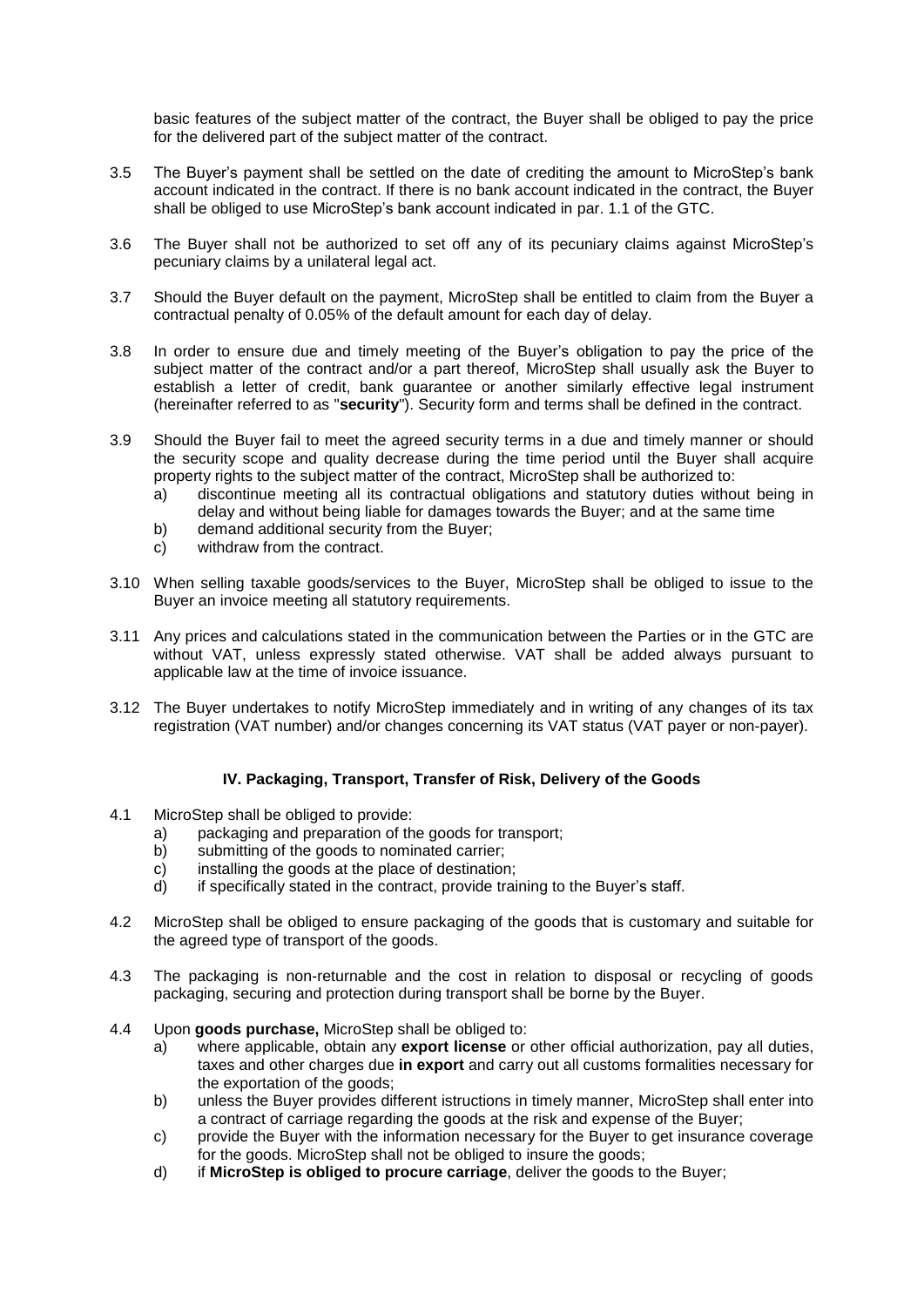- e) if **the Buyer is obliged to procure carriage**, submit the goods to the carrier nominated by the Buyer;
- f) until the risk of loss or damage to the goods is transferred to the Buyer, bear all risks of loss of or damage to the goods;
- g) notify the Buyer of:
	- (i) delivery of the goods to the Buyer;
		- (ii) receipt of the goods by the carrier on a set date and provide the Buyer with information and documents necessary to receive the goods from the carrier;
		- (iii) failure to receive the goods by the carrier on a set date;
- h) at the Buyer's request, risk and expense render assistance in obtaining the documents to prove the rights to the shipped goods;
- i) pay the costs of any inspections (quality checks, checks of size, weight and number) that are necessary to deliver the goods pursuant to the contract as well as the costs of any pre-shipment inspection when such inspection is mandated by the authorities of the country of export;
- j) pack and label the goods at own discretion, unless agreed otherwise;
- k) at the Buyer's request, risk and expense render timely assistance in obtaining documents and information needed by the Buyer to import the goods or to ship the goods to the destination.
- 4.5 The Buyer shall be obliged to:
	- a) confirm to MicroStep immediately in writing that an obligation of MicroStep has been met;
	- b) in due and timely manner, not later than within seven (7) days prior to the agreed date of delivery of the goods to the destination provide MicroStep with all information and documents concerning the receipt of the goods by the carrier (including mainly the carrier's name, contact details, proposed exact date and time of the dispatch of the goods from MicroStep's place of operation, mode of transport, carrier's capacity) if the Buyer is in charge of the carriage of the goods;
	- c) procure the carriage of the goods in due and timely manner if the Buyer is in charge of the carriage of the goods;
	- d) in due and timely manner carry out all activities aimed at construction and technical preparedness of the place of destination;
	- e) pay the purchase price for the goods or for a part thereof in due and timely manner;
	- f) receive the goods in due and timely manner;
	- g) unload the goods from MicroStep's vehicle or from the vehicle of the carrier contracted by the Buyer to the destination at its own expense and risk;
	- h) enable MicroStep to access the place of destination for the installation of the goods;
	- i) provide MicroStep with due cooperation necessary to meet its obligations;
	- j) if MicroStep is obliged to train the Buyer's staff, make qualified staff with expertise available toattend the training.
- 4.6 Upon **goods purchase** the Buyer shall be obliged to:
	- a) at its own expense and risk obtain any **import license** or other official authorizations and clear customs in relation to goods import and transit through any country;
	- b) at its own expense enter into a contract of carriage of the goods from the agreed point of delivery, unless MicroStep is obliged to procure carriage of the goods;
	- c) receive the delivered goods in due and timely manner;
	- d) bear all risks of loss of or damage to the goods from the moment of the transfer of the risk of damage to the goods to the Buyer;
	- e) pay all costs in relation to the goods from the time of the delivery to the Buyer, as well as the costs of carrying out customs formalities payable upon export of the goods, as well as all duties, taxes and other charges **due after export**;
	- f) pay all duties, taxes and other charges as well as the costs of carrying out customs formalities payable upon **import of the goods** and for their transit through any country;
	- g) pay the costs of any pre-shipment inspection except when such inspection is mandated by the authorities of the country of export;
	- h) reimburse to MicroStep all costs and charges incurred in rendering assistance in obtaining the documents under par. 4.4 (k) of the GTC;
	- i) reimburse to MicroStep all costs incurred due to the fact that the Buyer:
		- (i) failed to procure carriage of the goods in due and timely manner;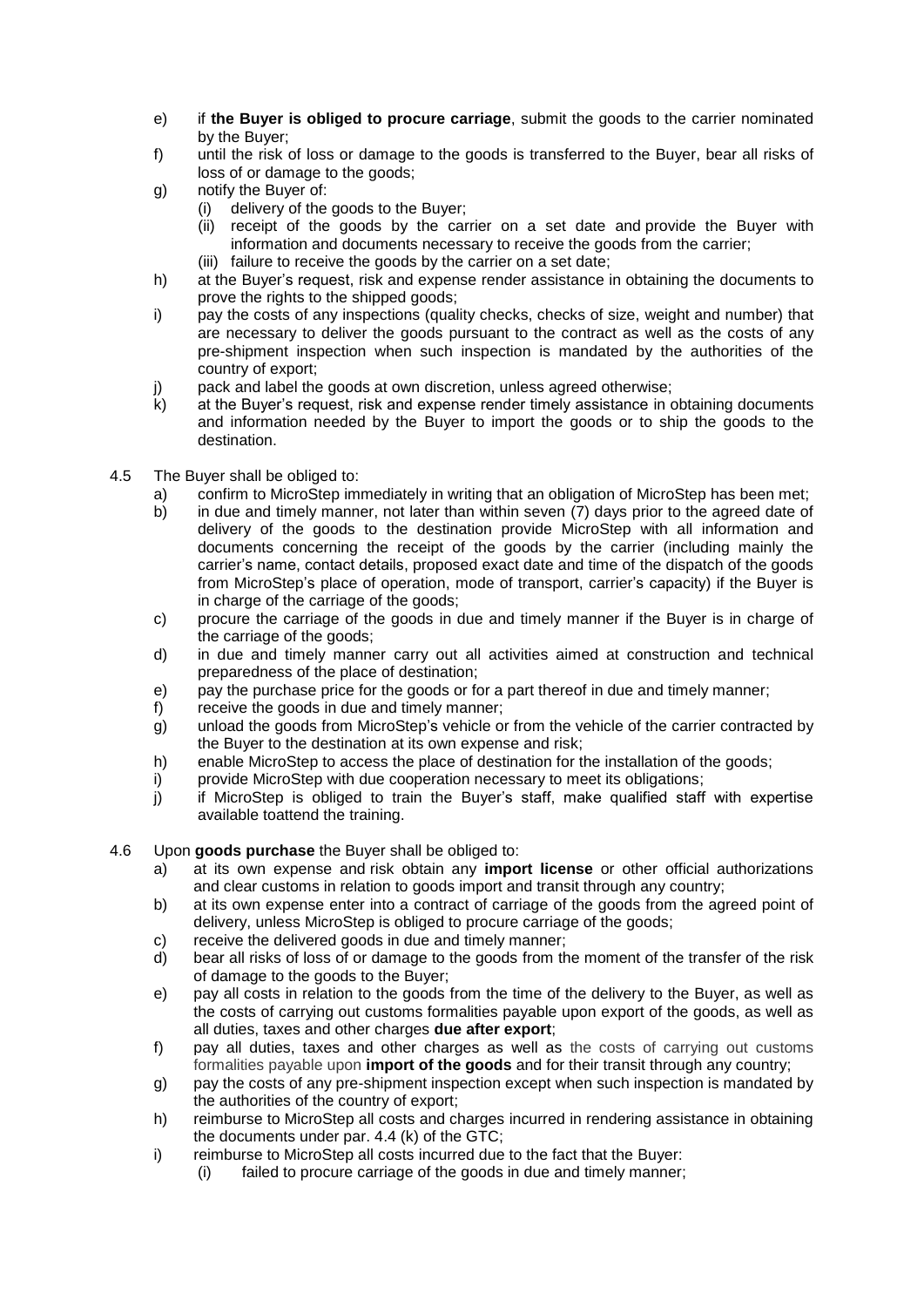- (ii) or the carrier nominated by the Buyer failed to receive the goods from MicroStep for shipment in due and timely manner;
- (iii) failed to conduct acts in due and timely manner aimed at construction and technical preparedness of the place of destination;
- (iv) violated its obligation under par. 4.5 (b) of the GTC.
- j) notify MicroStep in timely manner of all security requirements in order for MicroStep to meet its obligation under par. 4.5 (b) of the GTC;
- k) provide MicroStep at its request, risk and expense with timely assistance in obtaining documents and information concerning security necessary for MicroStep for shipment, export and transit of the goods through any country;
- I) if the property right to the goods has not passed to the Buyer on the date of transfer of the risk of loss of or damage to the goods from MicroStep to the Buyer, the Buyer shall be obliged to get insurance coverage for the goods in an amount equal to the price of the goods.
- 4.7 The Parties have agreed that should the Buyer **receive the delivered goods** in due and timely manner, the risk of loss of or damage to the goods shall be transferred to the Buyer:
	- a) on the date when the Buyer received the goods if **MicroStep was obliged to procure carriage of the goods**;
	- b) on the date when the carrier nominated by the Buyer received the goods from MicroStep if the **Buyer was obliged to procure carriage of the goods**.
- 4.8 The Parties have agreed that should the Buyer **fail to receive the delivered goods** in due and timely manner, the risk of loss of or damage to the goods shall be transferred to the Buyer:
	- a) on the date when the Buyer refused to receive the goods if **MicroStep was obliged to procure carriage of the goods**;
	- b) on the date when the carrier nominated by the Buyer received the goods from MicroStep if the **Buyer was obliged to procure carriage of the goods**.
- 4.9 The Parties have agreed that the risk of loss of or damage to the goods shall be transferred to the Buyer on the date indicated in the contract as the expected date of delivery of the goods to the Buyer if:
	- a) the Buyer fails to meet its obligation under par. 4.5 (b) of the GTC in due and timely manner;
	- b) the carrier nominated by the Buyer fails to receive the goods from MicroStep in due and timely manner.
- 4.10 If the mode of delivery under INCOTERMS 2010 was expressly states in the contract, the risk of loss of or damage to the goods shall be transferred pursuant to the agreed mode of delivery under INCOTERMS 2010 and the provisions under par. 4.7 through 4.9 of the GTC shall not apply.
- 4.11 MicroStep's obligation to deliver the goods to the Buyer shall be deemed met on the date when the risk of loss of or damage to the goods shall have been transferred to the Buyer.
- 4.12 The time period to deliver the goods to the Buyer shall be automatically extended by the time period, during which:
	- a) the Buyer is in delay with meeting its obligations;
	- b) existence of obstacles of force majeure nature;
	- c) duration of obstacles preventing contract implementation (e.g. due to destruction and/or damage of parts, components caused by the carrier and/or third party without fault on the part of MicroStep). MicroStep shall notify the Buyer of such facts without undue delay. MicroStep shall not be liable for incurred damages, including lost profit, due to its failure to meet the contractual time limit of delivery.
- 4.13 MicroStep has the right not to start manufacture, to extend unilaterally the time period for the delivery of the goods as appropriate by the time period, during which the Buyer is in delay with meeting its obligation towards MicroStep and this shall apply also to obligations under a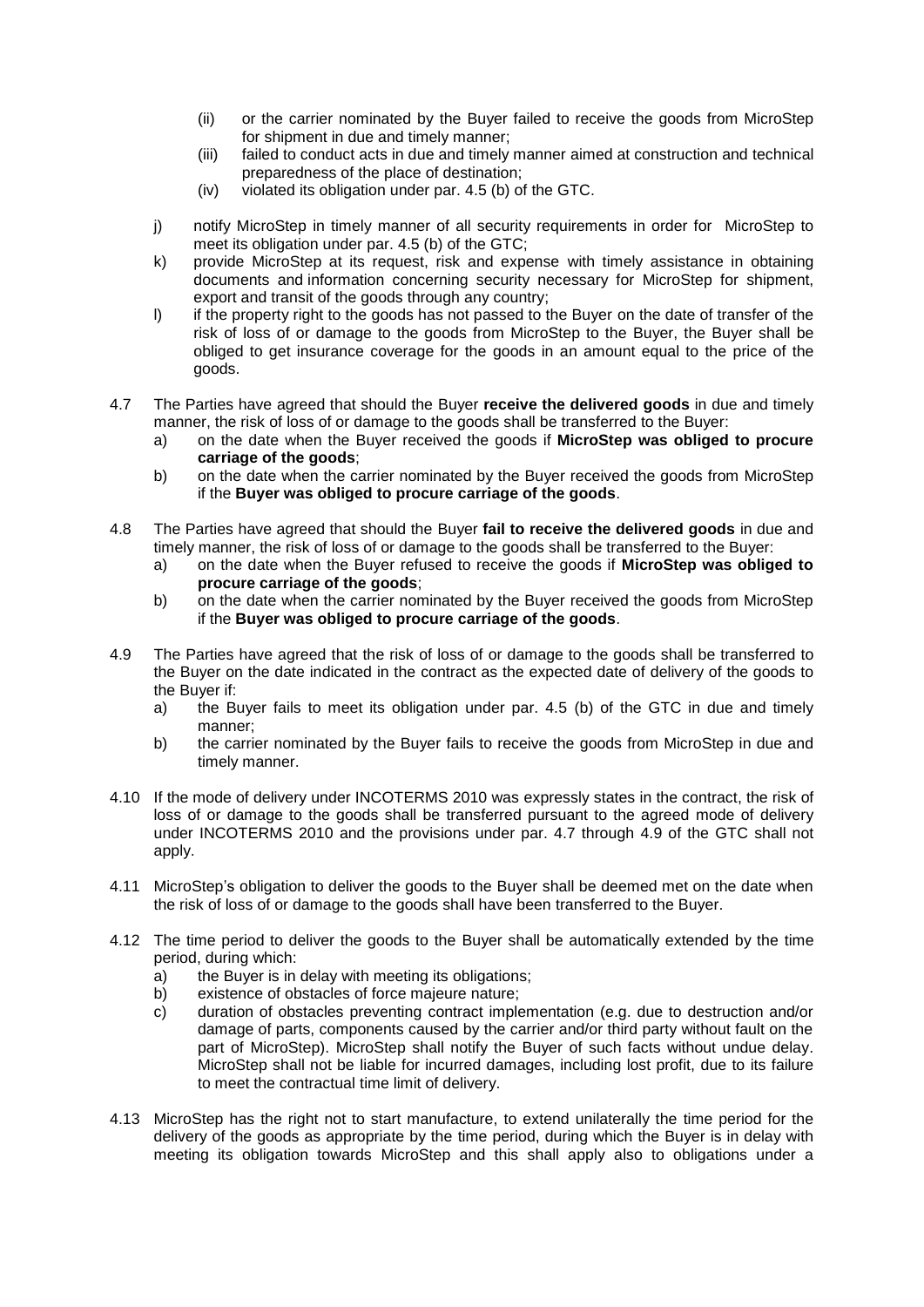different contract. MicroStep shall not be liable for incurred damages, including lost profit, due to failure to meet the contractual time limit of delivery.

- 4.14 If the Buyer failed to meet any of its obligations under par. 4.5 (d), (e), (f) or par. 4.6 (c) of the present GTC or should the Buyer fail to meet any other obligations under the contract and/or the present GTC also during the additional granted time limit, MicroStep shall have the right to:
	- a) a contractual penalty of 10% from the price of the subject matter of the contract for every single violation of any abovementioned obligation of the Buyer; and at the same time
	- b) to withdraw from the contract,
- 4.15 MicroStep shall be entitled to withdraw from the contract if, as a result of the Buyer's actions, manufacturing of the goods has been discontinued for over (6) weeks or if the Buyer failed to meet its obligation under par. 4.14 of the GTC. On top of the right to damage compensation, MicroStep shall be entitled to receive from the Buyer the price for a portion of the goods manufactured until the date of withdrawal from the contract.
- 4.16 MicroStep shall be entitled to deliver the goods also by means of partial deliveries as well as to deliver the goods to the Buyer prior to the agreed date and the Buyer shall be obliged to accept the goods.
- 4.17 The Buyer shall be obliged to unload the goods from the truck to the destination with the use of its own transport and handling mechanisms.
- 4.18 Should for reasons on the part of the Buyer MicroStep be unable to deliver the goods to the Buyer or to submit the goods to the carrier nominated by the Buyer on the agreed date, MicroStep shall have the right to request from the Buyer the payment of:
	- a) a contractual penalty of 1% from the price of the goods for each day of delay on the part of the Buyer to meet its obligation; and at the same time
	- b) actual costs incurred mainly for packing, transfer and storage of the goods.
- 4.19 Should the Buyer fail to receive the goods within the set time limit following a written notice by MicroStep, MicroStep shall be entitled to withdraw from the contract.

## **V. Delivery of the Goods, Takeover Tests**

- 5.1 Delivery of the goods shall mean installation of the goods provided by MicroStep at the destination that shall result in functioning goods that meet technical and operational parameters defined in the contract.
- 5.2 The Buyer shall be obliged to:
	- a) provide MicroStep with the necessary cooperation to install the goods at the destination;
	- b) enable MicroStep staff (hereinafter "**installation technicians**") to access the destination and unless agreed otherwise, the Buyer shall furthermore obliged to;
	- c) at its own expense provide MicroStep staff with the necessary personal protection equipment (PPE);
	- d) pay to MicroStep accommodation cost of the installation technicians during the installation of the goods;
	- e) pay to MicroStep travel expenses and lost time compensation (per diem allowances) based on the actual incurred cost;
	- f) pay to MicroStep travel compensation of the installation technicians pursuant to applicable legal regulations governing travel compensation.
- 5.3 The Buyer shall be obliged at its own expense and prior to the arrival of the installation technicians to prepare the workplace for the installation of the goods pursuant to MicroStep's instructions laid down in the contract, in a separate project, or notified by MicroStep at least 30 days prior to the planned delivery of the goods. The Buyer shall prepare, as per the required capacity of the project workplace, appropriate electrical, water, gas connections and Internet connection. The installation area shall be sufficiently hardened, planarity of the surface shall be pursuant to the project with appropriate ambient temperature and humidity of the workplace.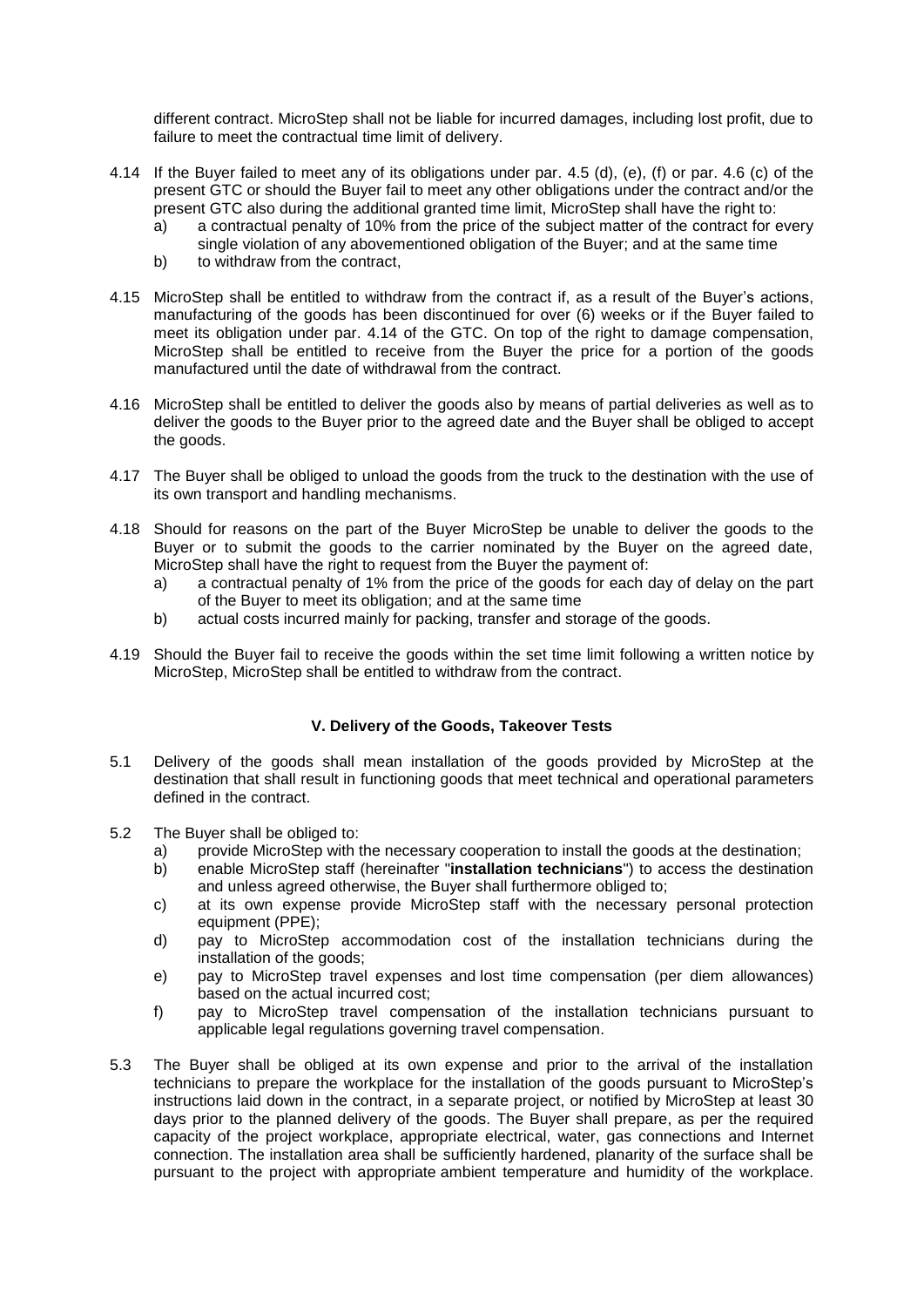The Buyer shall be obliged to notify MicroStep of workplace preparedness in writing not later than sevem (7) days prior to the start of installation. The Buyer shall be obliged at its own expense and according to MicroStep's instructions to procure transport and handling mechanisms such as a crane or a forklift for the installation of the goods.

- 5.4 The Buyer shall be obliged to provide the installation technicians with the necessary cooperation during the installation work.
- 5.5 Failure to prepare the workplace or to provide cooperation on the part of the Buyer shall constitute a reason for MicroStep to discontinue the installation of the goods and the Buyer shall be obliged to pay all costs in connection with the discontinuation. If for the above reason installation work is discontinued for a period exceeding twenty-four (24) hours, MicroStep shall have the right to withdraw its installation technicians. Their later arrival to resume the discontinued installation work shall be subject to MicroStep's availability and MicroStep shall not be in delay towards the Buyer for this reason or liable for the Buyer's damages in connection with the discontinued installation. MicroStep shall be entitled to receive payment of the installation rate from the Buyer also during the discontinued installation.
- 5.6 The Buyer shall be obliged to provide, free of charge, any media, documents and other materials as may be required and necessary to carry out the takeover tests of the goods (hereinafter referred to as the "**takeover tests**"). The Buyer shall be furthermore obliged to ensure cooperation of professionals for the purpose of the takeover tests at its own expense.
- 5.7 The purpose of the takeover tests is to verify the functionality of the goods and compliance of the technical and operational parameters of the goods with the specifications in the contract.
- 5.8 The Buyer shall not be entitled to use or operate the goods or a part thereof prior to the completion of the takeover tests.
- 5.9 MicroStep shall be obliged to notify the date and time of the takeover tests to the Buyer not later than two (2) work days in advance.
- 5.10 The Buyer shall be obliged to:
	- a) take part in the takeover tests through a representative authorized to act on behalf of the Buyer and a representative with the necessary technical expertise and practical experience;
	- b) enable MicroStep to access the destination and the goods;
	- c) check the actual functionality, technical and operational parameters of the goods;
	- d) confirm the outcome of the takeover tests by signing the takeover protocol by its representatives.
- 5.11 MicroStep shall be obliged to:
	- a) take part in the takeover tests through a representative with the necessary technical expertise and practical experience;
	- b) check the actual functionality, technical and operational parameters of the goods;
	- c) state the outcome of the takeover tests in the takeover protocol, i.e. that (i) the goods are fully functional and without any defects or (ii) describe the detected defects of the goods in the takeover protocol as well as the manifested consequences of the defect;
	- d) if a defect of the goods has been detected, determine whether the detected defect is significant or insignificant and state a time limit, by which the detected defect shall be removed;
	- e) draw up a takeover protocol concerning the outcome of the takeover tests and submit one counterpart to the Buyer;
	- f) confirm the outcome of the takeover tests by signing the takeover protocol by its representatives.
- 5.12 **The goods shall be deemed delivered to the Buyer** on the date of signing of the takeover protocol if the following conditions are met:
	- a) the takeover protocol states that the goods have been delivered without any defects;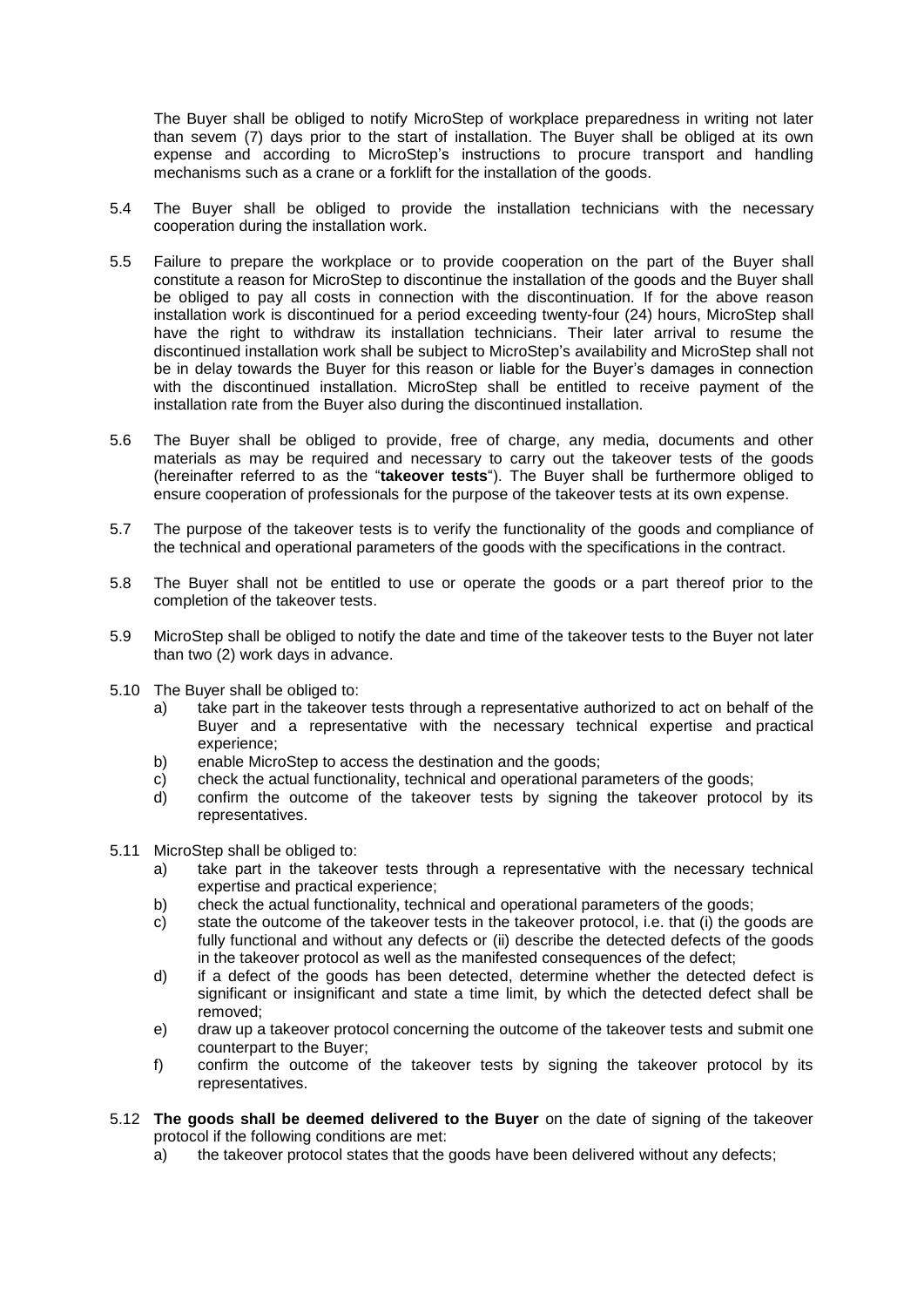- b) the takeover protocol states that the goods have been delivered with defects other than significant defects;
- c) the Buyer has violated its obligation under par. 5.8 of the GTC, whereas the date of delivery is the date on which the Buyer actually used or operated the goods;
- d) the Buyer has violated any of its obligations under par. 5.10 (a), (b) or d) of the GTC, whereas the date of delivery is the date on which the Buyer breached his obligation;
- e) the Buyer has marred the completion of the takeover tests, whereas the date of delivery is the date on which the Buyer marred the completion of the takeover tests, including the day according to par. 4.8 or 4.9 of the GTC.
- 5.13 If the takeover protocol states the existence of a significant defect, MicroStep shall be obliged to remove the defect.
- 5.14 Upon removal of a significant defect of the goods, MicroStep shall be obliged to conduct takeover tests, whereas par. 5.2 through par. 5.14 of the GTC shall apply, as the case may be.
- 5.15 A significant defect of the goods is a defect that prevents the goods from meeting the primary purpose. MicroStep shall be obliged to remove any defect other than a significant defect without undue delay after signing the takeover protocol.

## **VI. Ownership rights and Prohibition of Re-Export**

- 6.1 The Buyer shall gain ownership rights to the equipment or the goods upon full payment of the entire purchase price.
- 6.2 The Buyer shall not be authorized until gained ownership rights to the goods to enable third parties to use the goods, to pledge the goods and/or put any other encumbrance on the goods or to sell the goods. The Buyer shall be obliged to notify any damage, theft or retention of the goods without undue delay in writing. Should a third party claim rights to the delivered goods, the Buyer shall be obliged to notify MicroStep immediately in writing.
- 6.3 The Buyer shall be authorized to export the goods outside the country, to which the equipment was delivered based on the contract (to re-export the goods) only upon MicroStep's prior written consent. Should the goods be re-exported without MicroStep's consent, no warranty shall apply to the goods.

## **VII. Software License**

- 7.1 A software license in the agreed scope shall be granted to the Buyer by MicroStep based on a separate written contract.
- 7.2 The Buyer shall have no right to use the software unless the entire purchase price for the provided service has been paid. MicroStep shall activate the software without undue delay following the payment of the entire Buyer's debt towards MicroStep.
- 7.3 The Buyer shall be entitled to use the software for its own use only. The Buyer undertakes to refrain from providing the software to third parties. The Buyer shall not be authorized to change or modify any parts of the software. MicroStep shall grant a software license to the Buyer for indefinite time, unless stipulated otherwise in the contract.
- 7.4 The Buyer shall be entitled to exercise MicroStep's industrial property rights only based on a written contract stipulated with MicroStep in the agreed scope and territory.

## **VIII. Warranty, Liability for Defects and Damage Compensation**

8.1 MicroStep guarantees under its quality warranty that the delivered goods shall be usable for the intended purpose throughout the warranty period (hereinafter **"quality warranty"**).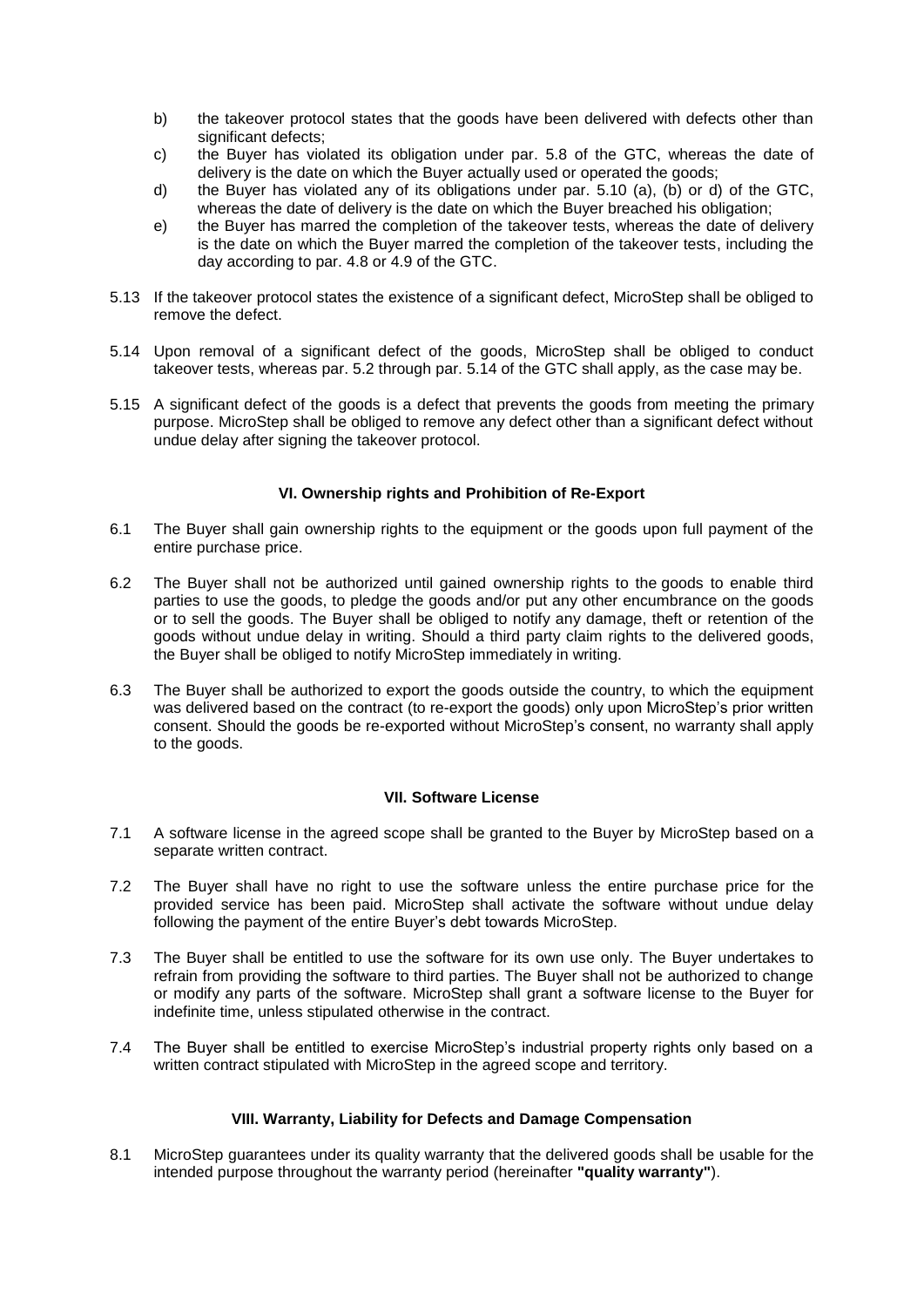- 8.2 Unless expressly stated otherwise in the contract or the GTC, the warranty period shall be twelve (12) months. Warranty period for goods that include components supplied by a third party, such as a plasma lamp, a laser lamp, a water pump, a filtration device, an exhaust device and other separate aggregates (hereinafter referred to as **"third party components**") is always stated in the contract or in the user's manuals of the single components of the goods.
- 8.3 Warranty period shall start on the date of delivery of the goods accorging to par. 5.12 of the GTC. The warranty period ends no later than 15 months from the date referred to in par. 4.8, or 4.9 of the GTC.
- 8.4 Should the Buyer be in delay with the payment of the price for the goods for more than thirty (30) days, no obligation under the quality warranty shall arise for MicroStep.
- 8.5 Should the Buyer be in delay meeting any of its obligations towards MicroStep during the duration of the quality warranty, the quality warranty shall cease to exist on the first day of the Buyer's delay to meet its obligations towards MicroStep.
- 8.6 Quality warranty shall not apply to defects of the goods if:
	- a) the Buyer or any third party has carried out an intervention or changes to the goods without MicroStep's prior written consent:
	- b) if the Buyer fails to comply with the user's manual of the delivered goods or fails to carry out regular checks and maintenance operations as per the manual;
	- c) if spare parts and/or consumables have been used that are not originals made by the respective manufacturer approved by MicroStep in writing;
	- d) if the goods have been used despite the defects have not beed removed;
	- e) if the goods are used by an untrained staff.
- 8.7 Warranty shall not apply to aggregates and parts subject to wear and tear by customary use or subject to regular replacement (filtration cartridges in filtration equipment, consumables in burners, etc.).
- 8.8 Warranty for spare parts (including tubes for media supply in the moving parts of the equipment) is 6 months. Within the warranty scheme, original replaced components supplied by a third party as well as other parts of the goods shall become property of MicroStep. The Buyer shall be obliged to ensure once every 3 months a professional revision of tubes for media supply in the moving parts of the equipment and notify MicroStep of the outcome of the revision without undue delay in writing. A professional revision shall be conducted by a qualified and certified professional or directly by MicroStep. In case of violation of the above obligations by the Buyer the warranty for tubes shall become null and void and the Buyer shall be fully liable for any problems and equipment damage.
- 8.9 Obvious defects of the equipment and of the goods that should have been detected during a thorough inspection upon receipt of the equipment and of the goods shall be notified by the Buyer to MicroStep without undue delay, not later than within three (3) work days from the date of delivery of the equipment or of the goods and/or receipt of the equipment and of the goods. Other defects of the goods that could not have been detected during a thorough inspection upon the delivery of the goods shall be claimed by the Buyer from MicroStep in due fashion immediately after the finding, however not later than within three (3) work days from the finding. Should the Buyer fail to notify the detected defects within the above time limits and in the agreed manner, the Buyer's claims arising from the quality warranty, or liability for defects shall be null and void.
- 8.10 Claims arising based on the quality warranty, or liability for defects (hereinafter referred to as "**customer claims**") shall be raised in writing and shall include the following details:
	- a) the Buyer's identification data;
	- b) identification of the goods and of the contract;
	- c) a breef description of the detected defect supported by evidence;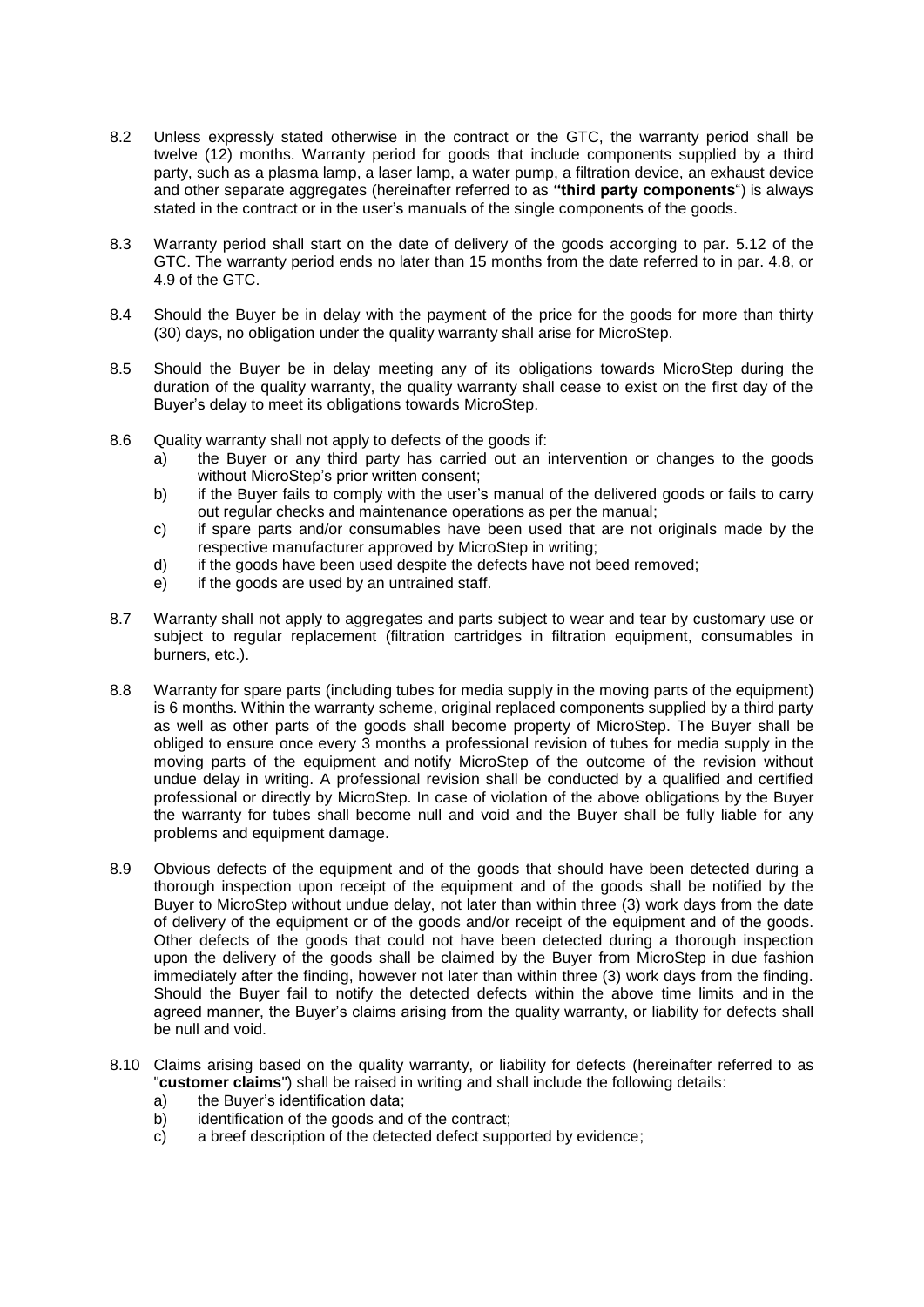- 8.11 MicroStep shall be obliged not later than within five (5) work days from receiving the customer claim to make a statement concerning the claim. In case of a justified claim MicroStep shall be obliged to start removing the defect within seven (7) work days from receipt of the customer claim.
- 8.12 MicroStep undertakes to resolve a justified claim mainly by removing the defect by means of a service intervention on the goods or a part thereof. If a service intervention is deemed impossible or useless, MicroStep may decide to replace the broken part of the goods. If a justified defect is not removed within thirty (30) days from the date of a raised justified claim, the Buyer shall have the right to request an adequate discount from the price of the defective part of the goods. During resolution of the customer claim the Buyer shall not be entitled to any replacement of the goods or to compensation due to the inability to use the goods. MicroStep shall always be entitled to remove a defect by replacing a part of the goods.
- 8.13 MicroStep shall not be liable for the incurred damage including lost profit due to a defect of the goods.
- 8.14 Quality warranty claims are held solely by the Buyer and may not be transferred to a third party without MicroStep's written consent.
- 8.15 Declaration of conformity (CE certificates) issued by manufacturers of plasma cutting systems relate to the plasma cutting system as a whole: i.e. the energy source, the burner, the gas console, the ignition, the cooling system, the pump motor, spares and consumables. This means that should the Buyer decide to use consumables or spares from a different manufacturer, the issued Declaration of conformity shall become invalid and the manufacturer of the plasma cutting system and MicroStep as the equipment manufacturer shall not be liable for damages, if any, resulting from the use of an uncertified plasma cutting system. Moreover, security measures described in the user's manuals of plasma cutting systems foresee the use of original spares as mentioned above. In case of use of consumables or spares from a different manufacturer, solely the manufacturer shall be liable for the accuracy and quality of the information and measures indicated in the user's manuals.

## **IX. Force Majeure**

- 9.1 Force majeure shall mean any unpredictable or extraordinary situation or event not dependent on the will of the Parties, not caused by a fault or negligence on their part and that prevents one of the Parties from meeting one or more of its contractual obligations and could not be overcome despite the utmost effort. Force majeure shall mean mainly, but not only, strike, violent conflict, war, act of terrorism, natural disaster or catastrophe.
- 9.2 Should one of the Parties encounter an occurrence of force majeure, the party shall immediately notify the other contractual Party in writing and specify the nature, expected duration and anticipated consequences of the event.
- 9.3 Should any contractual Party be unable to fulfill its contractual obligations owing to force majeure, this shall not be considered failure to meet obligations or action in conflict with contractual obligations. Should a contractual Party be unable to fulfill its obligations owing to force majeure, its entitlement to the payment of the price shall be restricted only to the the part of the price for the actually completed subject matter of the contract. The Parties shall adopt all necessary measures to minimize potential damage.
- 9.4 Cases of force majeure shall extend agreed delivery periods by the duration of force majeure and its direct consequences. If circumstance of force majeure last more than 60 days, each contractual Party shall be entitled to withdraw from the Contract.

## **X. Confidentiality, Protection of Trade Secret and Confidential Information**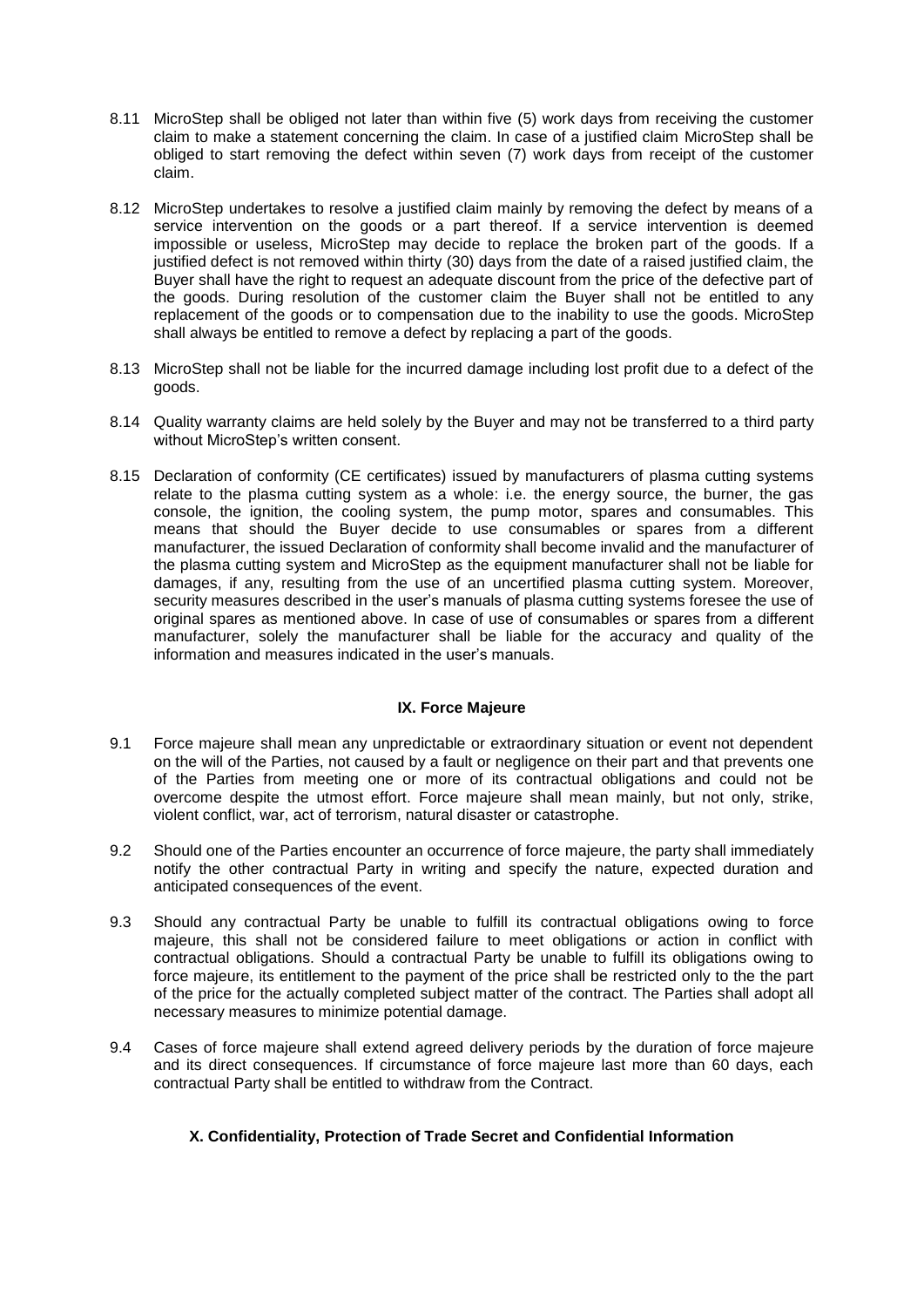- 10.1 The Parties undertake to protect from disclosure to third parties facts constituting trade secret, confidential information and other facts arising from the contractual relationship.
- 10.2 Information, dossiers and documents shall be deemed confidential information unless they can be commonly accessed in the public domain. The trade secret shall comprise all facts of business, manufacturing and technical nature associated with MicroStep, which have actual or at least potential material or immaterial value, cannot be commonly accessed in relevant business circles, should remain confidential based on the will of MicroStep and MicroStep secures its concealment accordingly.
- 10.3 The commitment to protect the trade secret and confidential information shall remain in full force and effect throughout the duration as well as after the termination of the contract.

#### **XI. General and Final Provisions**

- 11.1 The present GTC, individual contracts as well as binding legal relations that shall arise from the individual contracts shall be governed by applicable Slovak law, in particular by the Commercial Code, as amended. The present GTC shall be an inseparable part of any contract.
- 11.2 If the contract entered into by and between MicroStep and the Buyer concerns:
	- a) delivery of the goods under par. 1.2 (a) of the GTC, a purchasing contract shall be stipulated by and between the Buyer and MicroStep, in which MicroStep shall be the Seller and the other party shall be the Buyer;
	- b) delivery under par. 1.2 (b) of the GTC, a licensing contract shall be stipulated, in which MicroStep shall be the license provider and the Buyer shall acquire the license;
	- c) delivery of services under par. 1.2 (c) of the GTC, a work contract shall be stipulated, in which MicroStep shall be the Implementing Party and the Buyer shall be the Ordering Party.

Any other relations shall be assessed according to the legal relation that shall be the closest to the legal relation existing between the Parties.

- 11.3 If the Buyer is an entity who is not a Slovak entrepreneur, the Parties have agreed that Slovak substantive law shall be the governing law. Provisions of the United Nations Convention on Contracts for the International Sale of Goods (CISG) (notification to the MFA of the ČSFR No. 160/1990 Coll.) shall not apply.
- 11.4 Unless expressly agreed otherwise in the contract, courts of the Slovak Republic shall have jurisdiction over disputes not resolved amicably arising out of the GTC, contracts, any obligations under such contracts or in relation to such contracts.
- 11.5 Contractual provisions shall prevail over any non-mandatory provisions of applicable legal regulations. If the applicable law allows the Parties to govern their mutual relations differently from the provisions of the law and/or regulations, the Parties have agreed that contractual provisions shall be interpreted as the Parties' express will governing their mutual relations in the manner indicated in the contract.
- 11.6 Any communication between the Parties concerning changes or termination of contractual relations shall be done in writing and delivered to the other Party; therefore, a document that is:
	- a) delivered to the other Party in person shall be deemed delivered at the time of delivery and/or rejected receipt by the Party to whom it had been addressed;
	- b) sent to the other Party by letter shall be deemed delivered on the third  $(3^{rd})$  day following its sending by registered mail.

To prove delivery it shall suffice for the sender to show that the letter was duly addressed and the postage paid.

11.7 Regular communication of operational nature without legal effects may be done between the Parties by customary means of communication such as email, in person or by telephone.